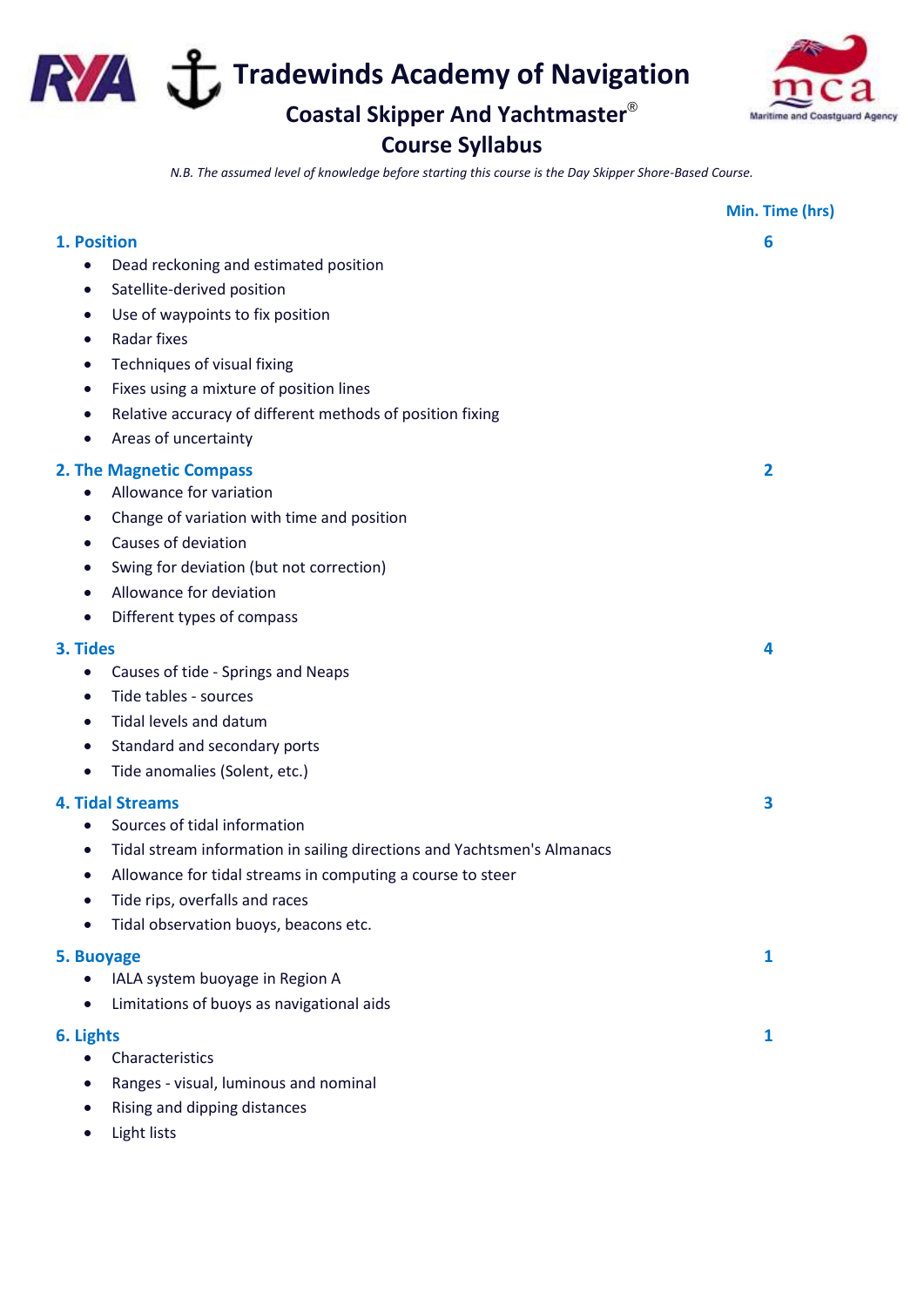**Tradewinds Academy of Navigation** 

**Coastal Skipper And Yachtmaster**® **Course Syllabus**



## *N.B. The assumed level of knowledge before starting this course is the Day Skipper Shore-Based Course.*

|                                                                                                                                                                                                                                                                                                                                                                                                    | Min. Time (hrs) |
|----------------------------------------------------------------------------------------------------------------------------------------------------------------------------------------------------------------------------------------------------------------------------------------------------------------------------------------------------------------------------------------------------|-----------------|
| 7. Pilotage<br>Harbour regulations and control signals<br>$\bullet$<br>Methods of pre-planning<br>$\bullet$<br><b>Clearing lines</b><br>$\bullet$<br>Use of soundings<br>$\bullet$<br>Transits and leading lines<br>$\bullet$                                                                                                                                                                      | 3               |
| <b>8. GPS and Chart Plotters</b><br>Principles of operation and limitations of use<br>$\bullet$<br>Raster and vector charts<br>$\bullet$<br>Datum<br>$\bullet$<br>Importance of confirmation of position by an independent source and keeping a<br>$\bullet$<br>separate record of position<br>Importance of paper charts<br>$\bullet$                                                             | 3               |
| <b>9. Echo Sounders</b><br>Principles of operation and limitations of use<br>$\bullet$                                                                                                                                                                                                                                                                                                             | 1/2             |
| 10. Logs (Speed and Distance Measuring)<br>Principles of operation and limitations of use                                                                                                                                                                                                                                                                                                          | 1/2             |
| 11. Deck Log<br>Importance of log as yacht's official document<br>Layout of log, hourly and occasional entries<br>$\bullet$                                                                                                                                                                                                                                                                        | 1/2             |
| 12. Meteorology<br>Basic terms, the Beaufort Scale<br>$\bullet$<br>Air masses<br>Cloud types<br>Weather patterns associated with pressure and frontal systems<br>Sources of weather forecasts<br>Ability to interpret a shipping forecast, weatherfax and weather satellite<br>$\bullet$<br>information<br>Land and sea breezes<br>Sea fog<br>Use of a barometer as a forecasting aid<br>$\bullet$ | 6               |
| 13. Rule of the Road<br>A sound knowledge of the International Regulations for Preventing Collisions<br>$\bullet$<br>at Sea, except Annexes 1 and 3                                                                                                                                                                                                                                                | 1               |